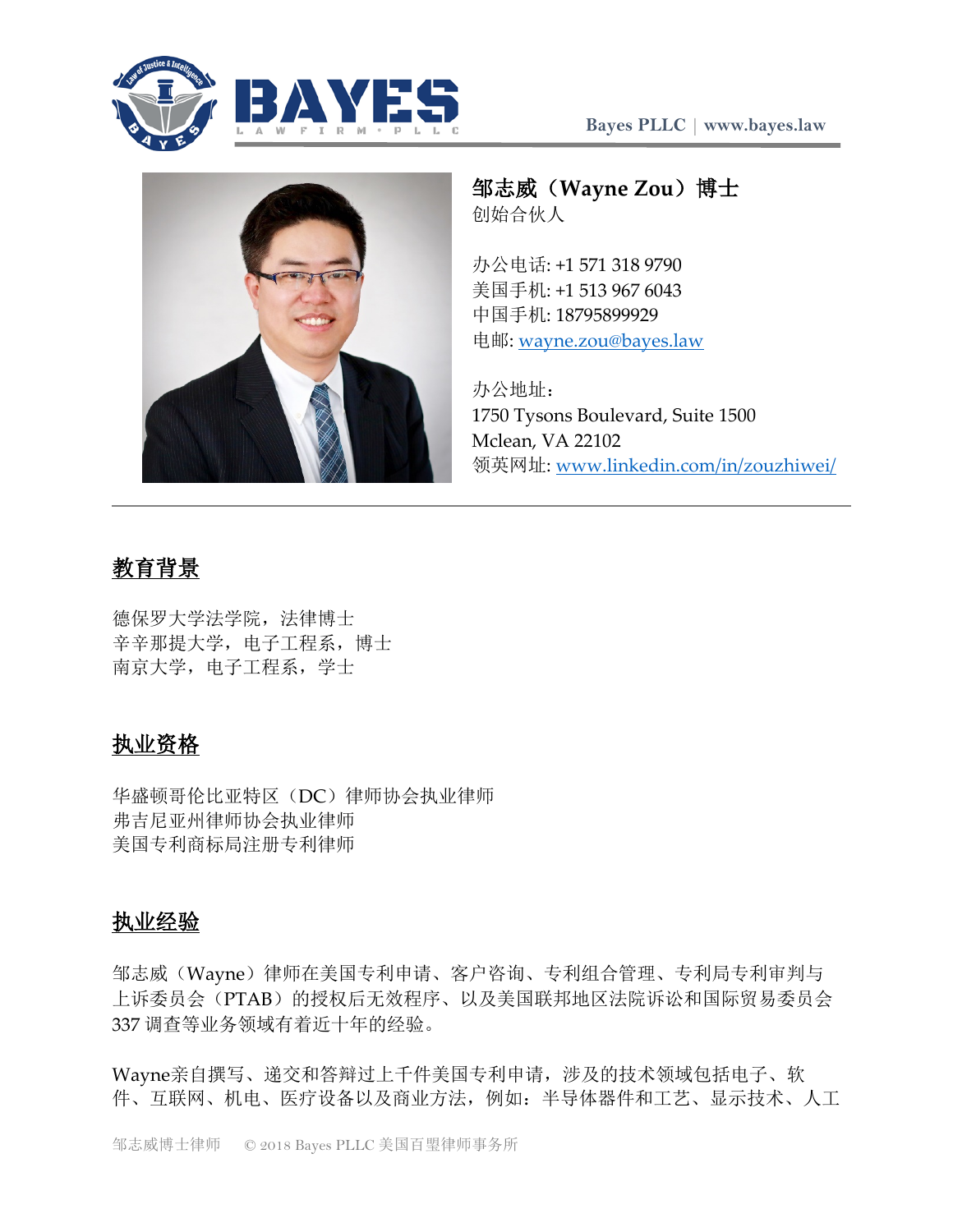智能、以及无线通信。他已经积极参与过近20项专利局授权后的无效程序,既代表过专利 权人也代表过无效请求方。他参与过多项半导体器件、工业制造、和医疗设备专利相关的 尽职调查和法律意见项目。他也曾辅助多项涉及薄膜晶体管(TFT)、液晶(LCD)显示 面板、处理器、生物识别装置、以及互联网服务相关的专利在美国联邦地区法院的诉讼和 在国际贸易委员会的337调查。

Wayne在半导体、微制造、微机电系统(MEMS)、生物传感器、微流控、以及通信和 网络等领域有着丰富的技术经验。他已经在同行评审的学术期刊上发表了14篇学术论文。 其中的一篇关于生物传感器和微流控的论文在2009年被电气电子工程师学会(IEEE)传 感器期刊评选为年度最佳论文。

在创办百琞(Bayes)律师事务所之前,Wayne在美国多家综合性律师事务所以及知识产 权精品所执业近十年,其中包括Sterne, Kessler, Goldstein & Fox PLLC,美国普盈 (Pillsbury)律师事务所,以及美国大成(Dentons US)律师事务所。

### 执业领域

### 专利局业务

- 发明和外观专利撰写
- 发明和外观专利申请
- 向专利审判与上诉委员会 (PTAB)的上诉
- 专利复审
- AIA法案下的PTAB无效程序

### 其它的知识产权争端

- 专利许可和交易
- 尽职调查
- 法律意见书和咨询
- 全球专利组合筹建和管理

## 经验精选

*Taiwan Semiconductor Manufacturing Company, LTD***.,** *v. Dr. Uri Cohen* PTAB IPR2018-00467 PTAB IPR2018-00468 PTAB IPR2018-00469 PTAB IPR2018-00470

# 专利诉讼

- 地区法院诉讼
- 国际贸易委员会337诉讼
- 和解谈判
- 诉前尽职调查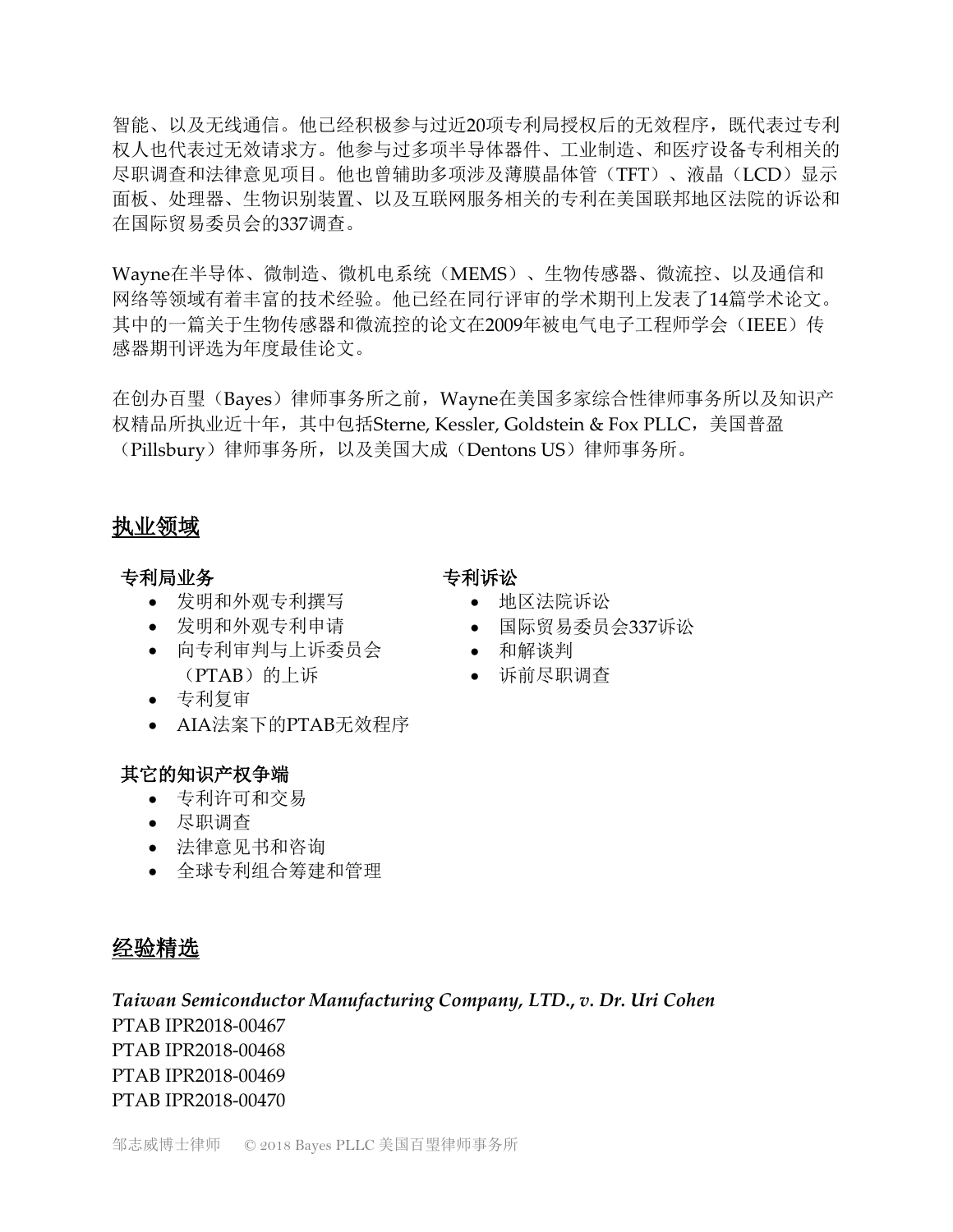PTAB IPR2018-00471 相关技术: 半导体器件和工艺

### *Taiwan Semiconductor Manufacturing Company, LTD***.,** *v. Godo Kaisha Bridge 1*

PTAB IPR2017-01861 PTAB IPR2017-01862 Arbes、Chagnon、Abraham 法官 相关技术: 半导体器件和工艺

### *EMC Corporation, etc., v. Intellectual Ventures I, LLC*

PTAB IPR2017-00374 PTAB IPR2017-00439 Braden、Galligan、Sawert 法官 相关技术: 分布式网络存储设备

*Netapp, Inc. v. Intellectual Ventures II, LLC* PTAB IPR2017-00276 Smith、Bisk、Bunting 法官

相关技术: 多处理器系统

*Alarm.com Inc. v. Vivint, Inc.* PTAB IPR2016-01091 Zecher、Arpin、Boudreau 法官 相关技术: 远程监控

### *MotionPoint Corporation v. TransPerfect Global, Inc.*

PTAB CBM2015-00168 PTAB CBM2015-00178 Quinn、Plenzler、Chagnon 法官 相关技术: 在线翻译

#### *MotionPoint Corporation v. TransPerfect Global, Inc.*

PTAB CBM2014-00060 PTAB CBM2014-00066 PTAB CBM2014-00067 Giannetti、Gerstenblith、McKone 法官 相关技术: 在线翻译

*MiiCs & Partners America Inc. et al v. Funai Electric Co. Ltd. et al.*  特拉华州联邦地区法院第 1:14-cv-00804 号案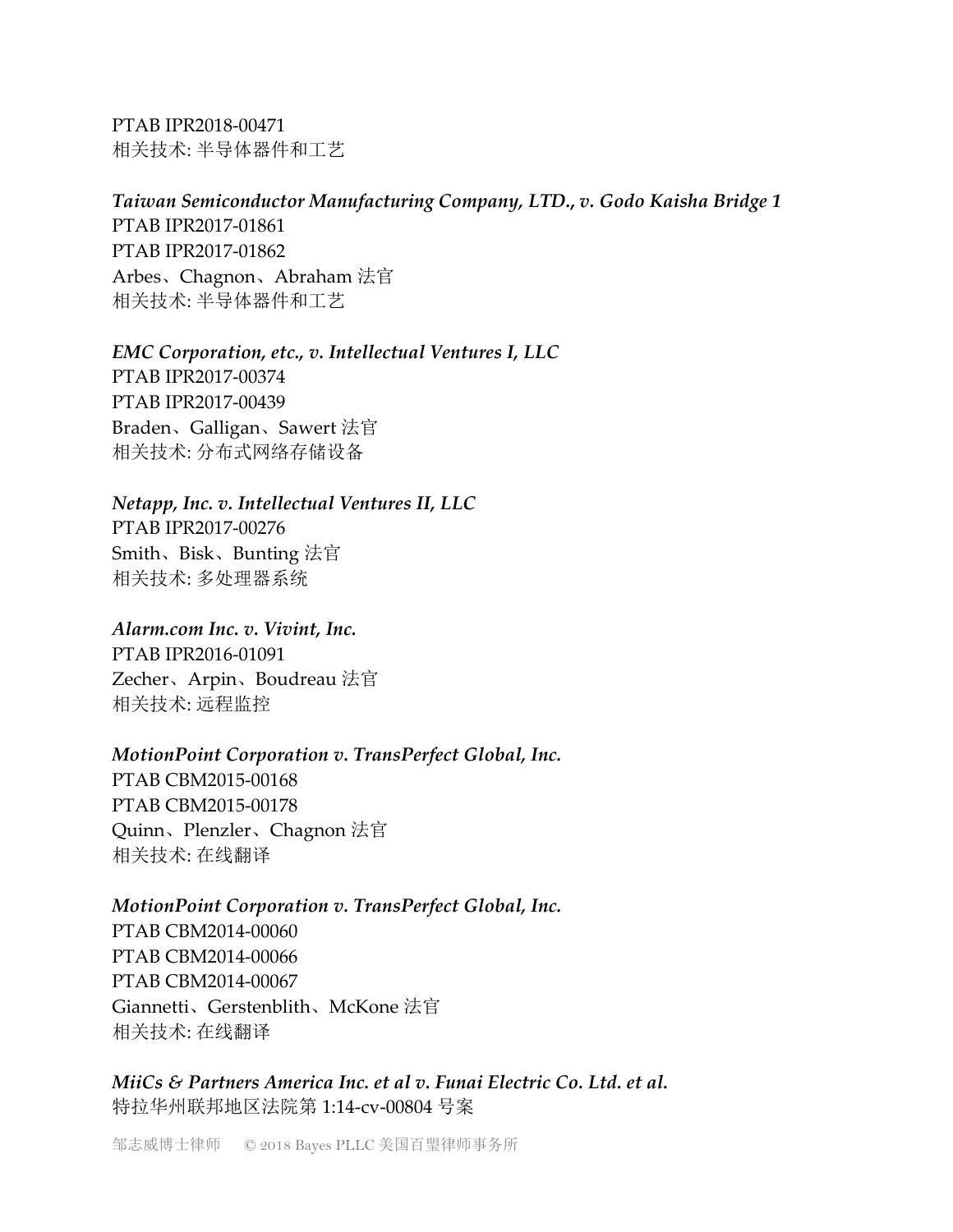Andrews 法官 相关技术: 薄膜晶体管(TFT)和液晶(LCD)显示面板

## *Advanced Silicon Technologies LLC v. Volkswagen AG, Volkswagen Group of America, Inc., Volkswagen Group of America Chattanooga Operations, LLC, Audi AG, and Audi of America, LLC, et al.* 国际贸易委员会第 ITC-337-TA-984 号调查案 Pender 法官

相关技术: 图形处理器 (GPU)

## *Blue Spike, LLC v. ZkTeco, Inc. et al.*  德克萨斯州东区联邦地区法院第 6:12-cv-00608 号案 Schneider 法官 相关技术: 生物识别传感器

*LucidMedia Networks, Inc. v. Augme Technologies, Inc.*  弗吉尼亚州东区联邦地区法院第 3:11-cv-00282 号案 Hudson 法官 相关技术: 多模式信息服务

# 部分学术文献

A. Jang, Z. Zou, K. Lee, et al., "State-of-the-art lab chip sensors for environmental water monitoring", Measurement Science and Technology 22, 032001, (2011)

A. Jang, Z. Zou, K. Lee, et al., "Potentiometric and voltammetric polymer lab chip sensors for determination of nitrate, pH and Cd (II) in water", Talanta 83, 1-8, (2010)

A. Jang, Z. Zou, E. MacKnight, et al., "Development of a portable analyzer with polymer lab-on-a-chips (LOCs) for continuous sampling and monitoring of Pb(II)", Water Science and Technology 60, 2889-2896, (2009)

Z. Zou, J. Kai, and C. H. Ahn, "Electrical characterization of suspended gold nanowire bridges with functionalized self-assembled monolayers using top-down fabrication method", Journal of Micromechanics and Microengineering 19, 0055002, (2009)